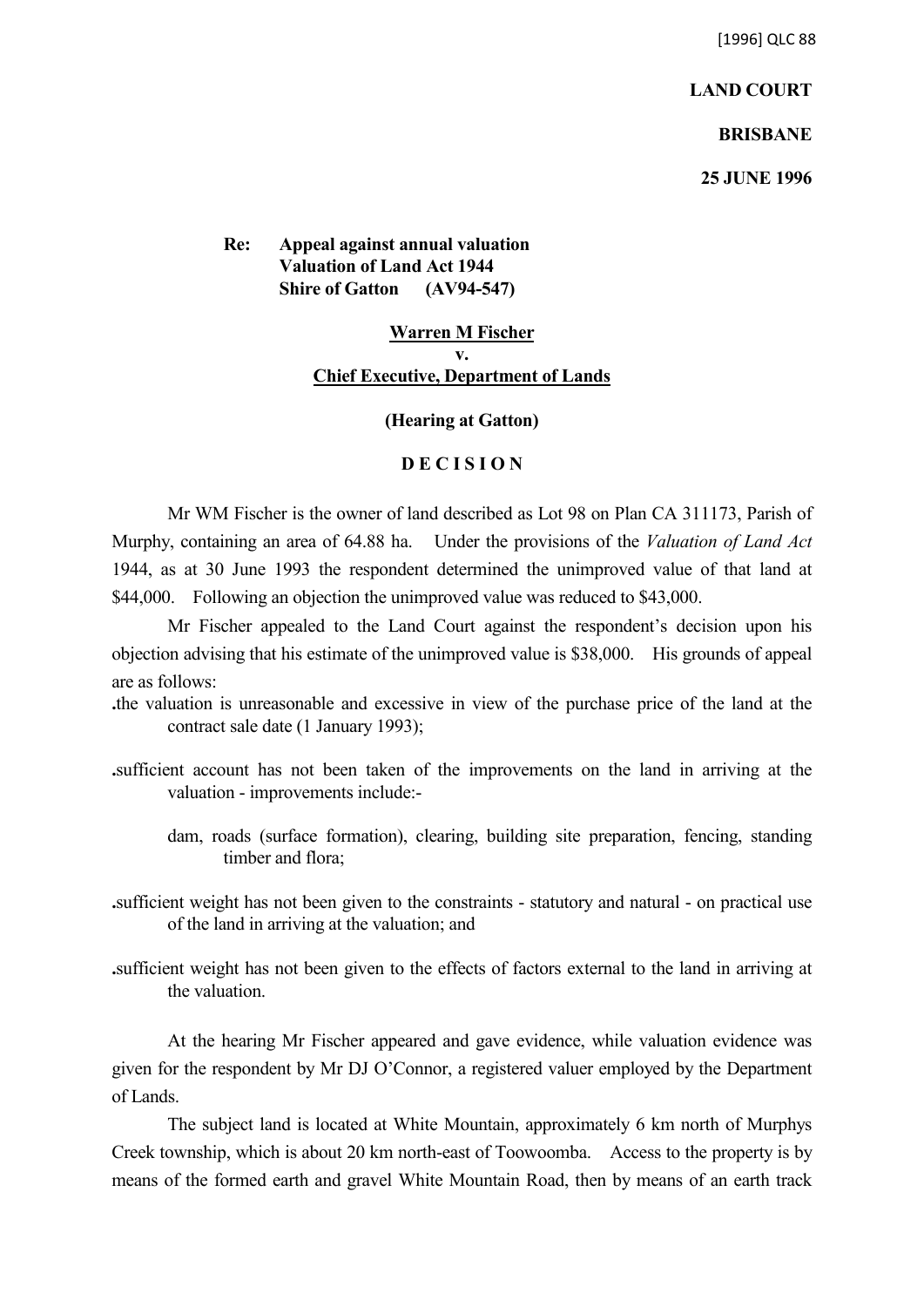extending along the road reserve on the eastern side of the subject land, entering the property about halfway down the eastern boundary. Access to the property is described as fair.

Few services are available to the property; a telephone service passes the boundary, while mail delivery is available at the intersection of White Mountain and Fifteen Mile Roads.

There is little disagreement between the parties as to the description of the property. Mr O'Connor described the property as follows:

- "The property comprises lower timbered sandstone forest slopes with steep gullies in the southern areas while the higher slopes of White Mountain are of basaltic origin with heavier soils and sweeter associated grasses. Timbers vary from spotted gum and ironbark to bloodwood and mountain box with varying degrees of wattle infestation on the lower slopes.
- Panoramic vista like rural views to the south are available from various points on the property."

The land is zoned "Rural Conservation" under the Town Planning Scheme for the Shire of Gatton, and at the date of hearing was not being used.

Mr Fischer explained that he purchased the subject land on 1 January 1993 for \$45,000, principally because of its isolation. He was attracted to the area by an advertisement for a nearby property and became aware that the subject land was for sale for \$55,000. He inspected the land, climbed to the top of the mountain with some difficulty and, as he put it, he was taken by the view. Although he felt that it was a very powerful place, he was not prepared to pay the price. After further negotiation with the owner, they settled on the price of \$45,000.

Mr Fischer did not purchase the land with any particular use in mind. He said: "... there's something more important than the view at the mountain, what's important to me is the mountain itself and what it represents."

Later he said:

"I don't know what moved me, but it just had a call."

That call was so strong that on 28 February 1995 Mr Fischer purchased the adjoining Lot 12, containing an area of 31.43 ha, for \$25,000. His sole purpose for purchasing that land was to make the mountain complete.

Mr Fischer had not decided to what use he could put the subject land. While he agreed that it could be used as a rural residential retreat, he had investigated alternative uses for the land. With this in mind, he had received a report from a Mr W. Steentsma of the Land Use Management Unit of the Department of Primary Industries. Although Mr Steentsma had not inspected the land, he had prepared a report based on the material available to him on the characteristics of the land and its limitations.

Mr Steentsma's report emphasises the steep and mountainous nature of the land and its shallow stony soils which are subject to erosion, preventing most types of agricultural use. Mr Fischer thought the land could be used for limited horticultural purposes or for bee-keeping.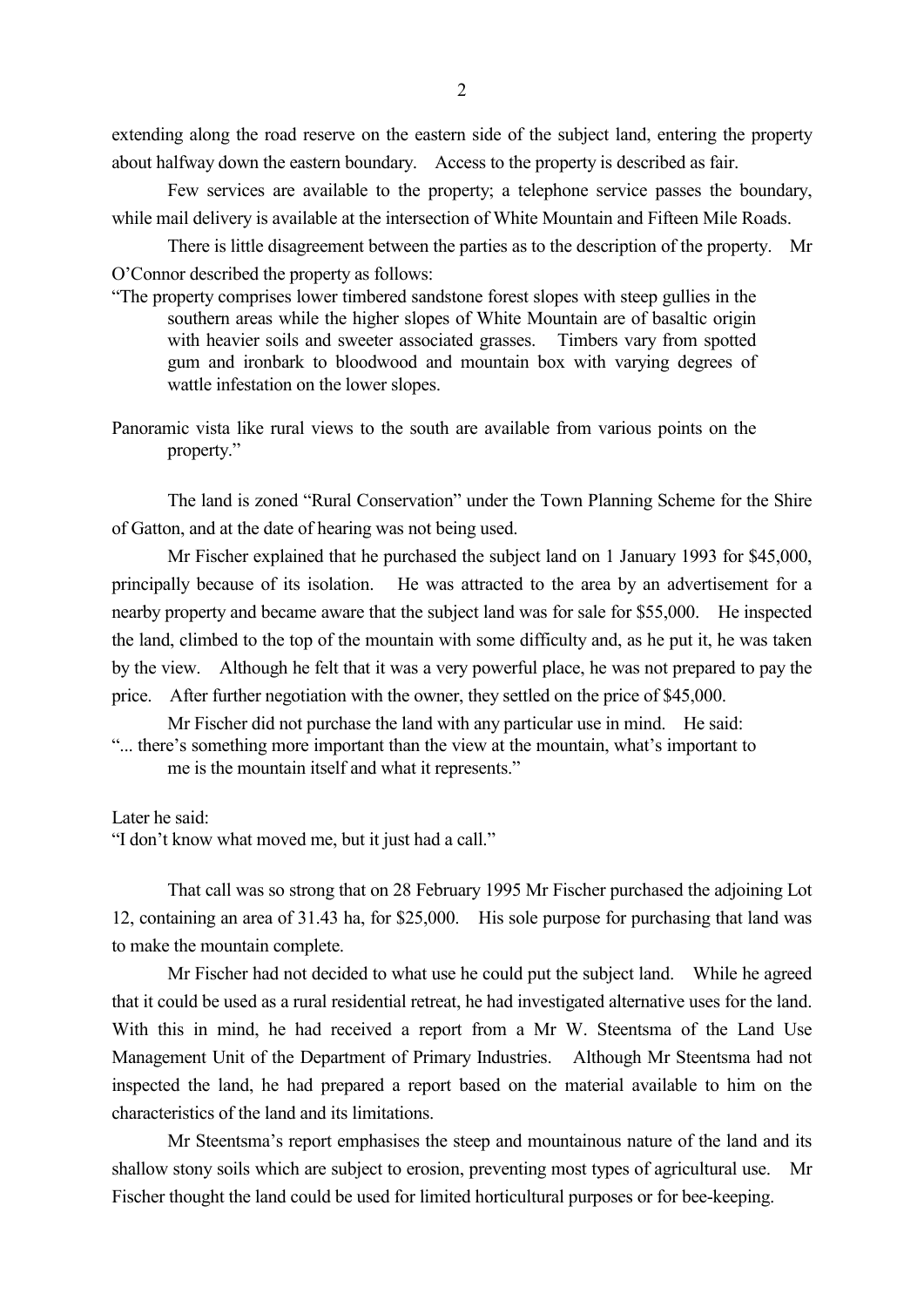Mr Fischer also tendered a publication by a Mr B Powell, of the Land Resources Branch of the Department of Primary Industries, for the purpose of demonstrating that the type of country found on the subject land was not suitable for agriculture because of the steepness of the slopes, the potential for erosion and landslip and its general stoniness and rockiness. Mr Powell's report indicates that erosion is a widespread problem in that type of country, particularly on the steeper slopes.

However, the potential use of the land was not in dispute as the respondent had valued it as a rural retreat and had not had regard to its potential for any agricultural or horticultural use.

Mr Fischer referred to the differences between the uses that can be made of land zoned "Rural Conservation" and that zoned "Rural General Farming". However, as the respondent had not taken account of any potential other than as a rural retreat, the "Rural Conservation" zoning does not have any effect upon the unimproved value of the land in this case. Mr Fischer explained how he had arrived at his opinion of the unimproved value of the subject land. He had taken the purchase price as at 1 January 1993 of \$45,000 and from that had deducted the value of improvements on the land at that time. He attributed a value to the improvements of \$15,000, being dam \$7,500, house site \$5,000 and roads \$2,500. This gave him an unimproved value of \$30,000.

At that time the respondent's unimproved value of the subject land (made as at 31 March 1992) was \$26,500. From the increases in the valuations of the properties in the area, he ascertained that the average increase was an index of 11944, however, his analysed figure of \$30,000 represented a relative index of only 11177 from the previous valuation. Mr Fischer calculated that the increase should have been \$30,000 multiplied by 11944 divided by 11177 to give an unimproved value of \$32,060. This, however, was a base calculation and, appreciating that valuation is not a precise science, Mr Fischer said he conceded that \$38,000 would have been a reasonable increase in the unimproved value as at 30 June 1993. However, Mr Fischer readily conceded that his calculations depended entirely upon the accuracy of his analysis of the sale which, in turn, depended on the added value attributed to the improvements in his analysis of the sale.

Mr Fischer referred to a number of sales in the immediate area and gave details of their sale prices and, as best he could, comparisons of the type of country. While he had detailed knowledge of some of the sales, he conceded that he had not fully inspected others. He did not attempt analyses of any of the sales and did not know exactly what improvements were on them at the time of sale.

Giving evidence for the respondent, Mr O'Connor explained that he saw the ruggedness of the block as being its attraction. He considered its highest and best use would be as a rural retreat. Therefore, he considered that the zoning of "Rural Conservation", which allowed such activity, did not adversely affect the unimproved value of the land. In support of his valuation, O'Connor relied upon four sales of properties in the area. These properties varied in size from 64.88 ha to 78.26 ha, variously zoned "Rural Conservation" and "Rural General Farming",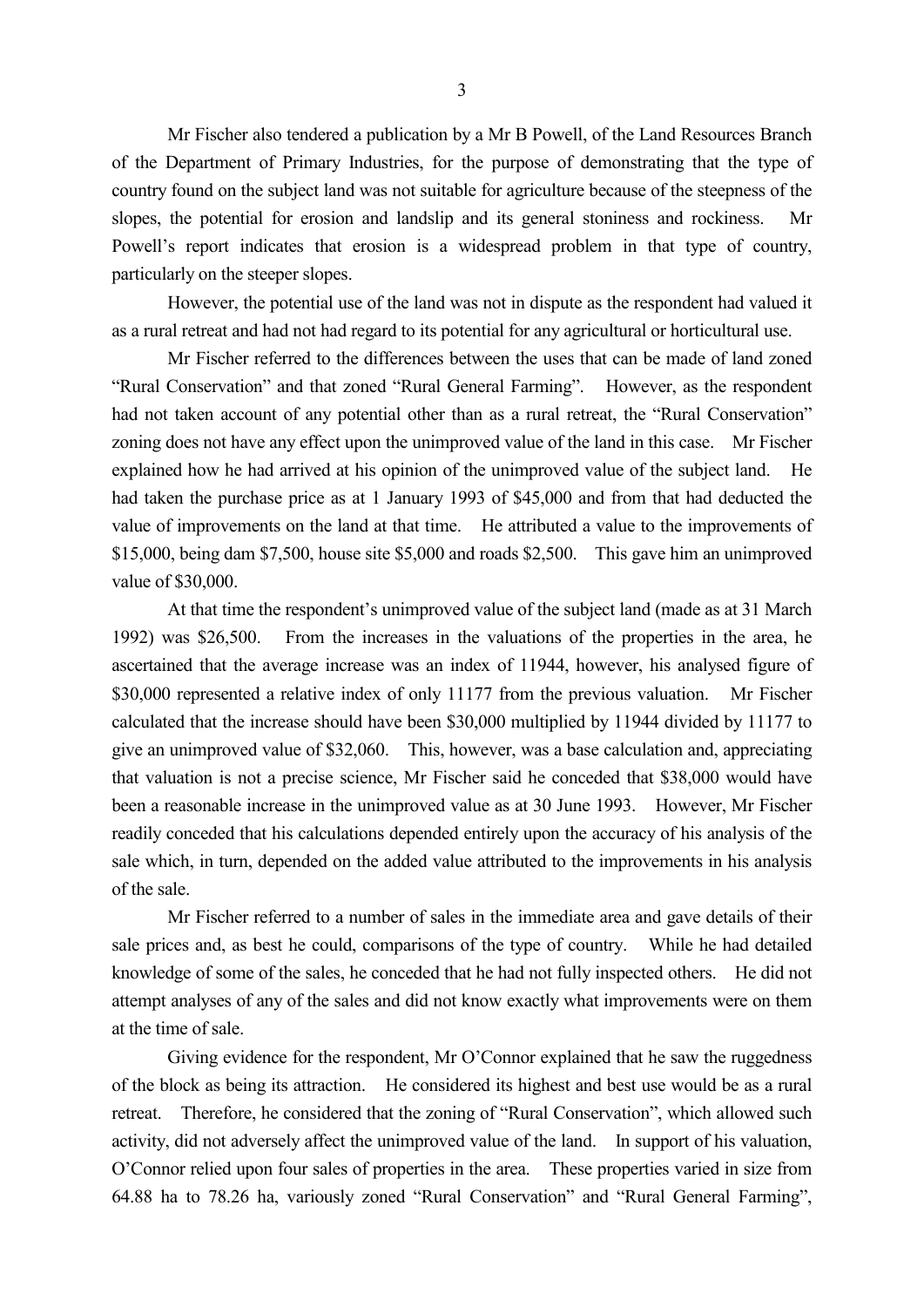which sold between 1 January 1993 and 23 March 1993 for sale prices ranging from \$45,000 to \$60,000. The sales were virtually vacant or lightly improved and analysed to show unimproved values ranging between \$43,000 and \$55,000, to which the respondent had applied unimproved values as at the relevant date of \$43,000, \$43,000, \$49,000 and \$48,000.

As was to be expected, Mr O'Connor relied principally on the sale of the subject land as his basis for the valuation. He considered that this sale was supported by the other three sales.

In his analysis of the sale of the subject land, Mr O'Connor had arrived at an added value of improvements of \$2,000. The improvements consisted principally of earthworks being the dam, the pad for a house, roads and tracks, all of which Mr O'Connor considered could have been constructed by a D5 or D6 bulldozer in about 20 hours. If they were constructed by a larger D9 bulldozer the cost would be somewhat greater. Mr O'Connor gave details of how he arrived at the individual values of each of the items in the analysis and why he attributed an added value of \$2,000, as distinct from the analysis of the same sale made by Mr Fischer.

Mr O'Connor went on to say that he considered that the existing house site does not take full advantage of the views which are available from higher up the mountain. However, he conceded that access to such sites would be at substantial extra cost. He said that if a purchaser wanted to take advantage of the views and build a house, he would have to expend a considerable amount of money to get a trafficable access.

Mr Fischer challenged the values attributed to the improvements on the sales applied by Mr O'Connor. In particular, he contested the cost of constructing roads. While Mr Fischer had a good general knowledge of the properties in the area, it seemed to me that Mr O'Connor had a more detailed knowledge, extending back over many years and was able to give first-hand evidence of the details of the properties as well as the improvements on them. However, it was clear that the greatest issue between the parties was in relation to the value of improvements which were on the subject land at the time of sale.

I do not propose to set out in detail the arguments in respect of the value of improvements. Section 5(1) of the *Valuation of Land Act* 1944 defines "the value of improvements" as "... the added value which the improvements give to the land at the time as at which the value is required to be ascertained for the purposes of this Act, irrespective of the cost of the improvements ...".

The definition goes on to add that "However, the added value shall in no case exceed the amount that should reasonably be involved in effecting, at the time as at which the value is required to be ascertained for the purposes of this Act, improvements of a nature and efficiency equivalent to the existing improvements".

Mr Fischer has endeavoured to cost each of the improvements which were on the subject land at the time he purchased it. However, Mr O'Connor has adopted an approach which I consider to be more in keeping with the spirit of the definition in considering just what value the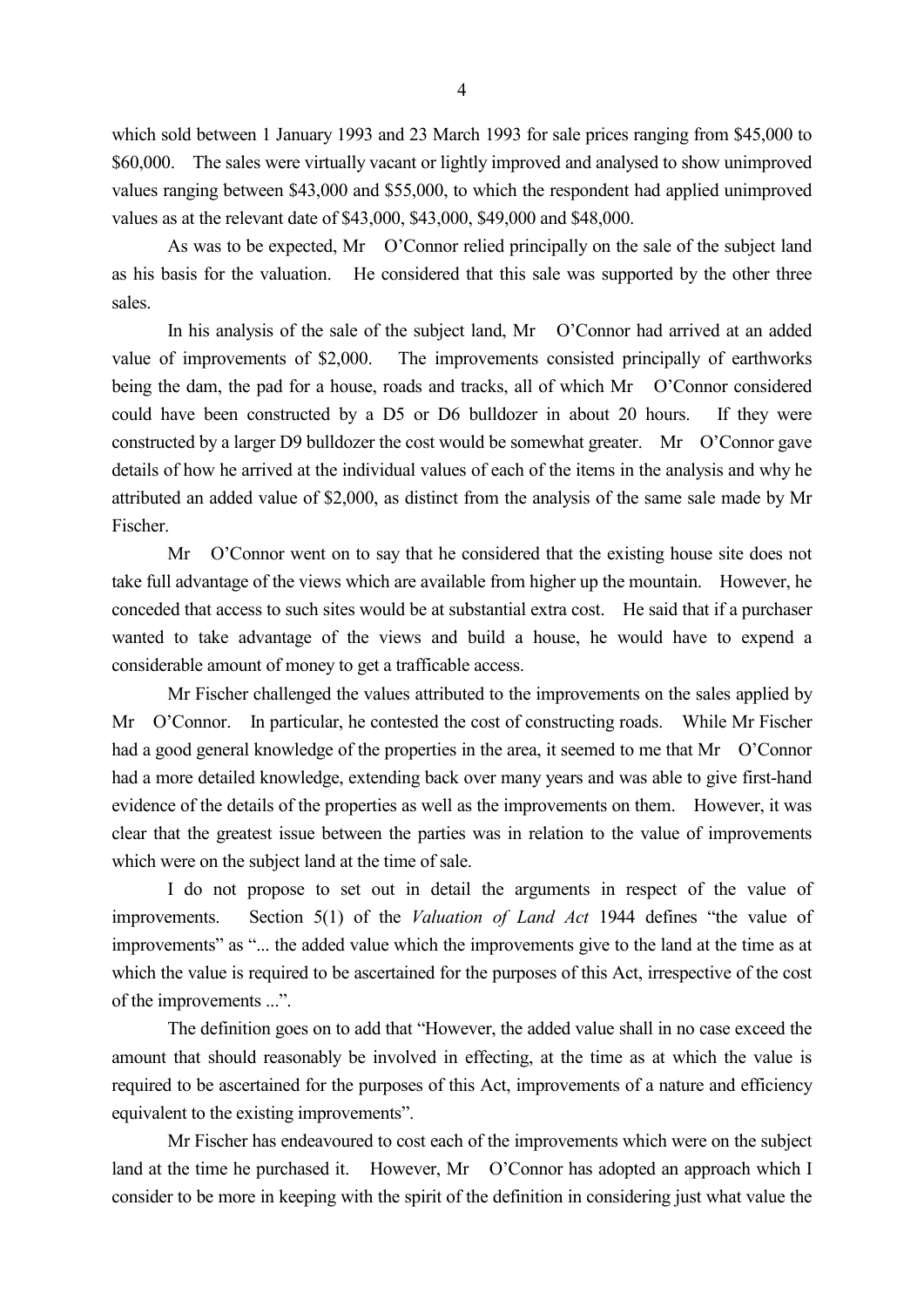improvements add to the land. He has looked at their added value rather than the cost of carrying out each of those improvements.

Mr O'Connor's approach is exemplified in his answer to a question as to whether he felt that he had allowed sufficient for the improvements on the subject land:

"... the dam, it doesn't add significant value to the land, the main track to the pad where Mr Fischer's shed is held, is where the value lies, the track and the pad, the other

tracks are incidental and their added value is limited."

Indeed, having regard to the reason for Mr Fischer's purchase of the subject land, one could question just what added value he attributed to the improvements. It was the mountain that he wished to purchase.

After carefully considering the whole of the evidence, I have come to the conclusion that there is little wrong with Mr O'Connor's valuation. It is clear that he relied upon the sale of the subject land as his principal basis of valuation. He analysed the sale to show an unimproved value of \$43,000. However, he explained that he had increased the value of the area by 20%, which resulted in an unimproved value of \$44,000 on the subject land. Following an objection by Mr Fischer, Mr O'Connor had reviewed the valuation and considered that it should be reduced to the extent of the analysis of the sale. He had acted accordingly.

Mr Fischer has raised concerns about the analysis of the sale of the subject land. However, for reasons which I have set out above, I prefer the analysis made by Mr O'Connor. Mr Fischer has referred to a number of sales in the area, some of which were for prices less than the applied unimproved values by the respondent. Mr O'Connor has explained these apparent anomalies by saying that he considered that such sales were fortuitous and had not been exposed to the open market.

From the evidence presented in this case, it is clear that the properties in this area are difficult to value. They would not appeal to every purchaser as they are rugged and mostly isolated. Indeed, Mr Fischer said that that was what appealed to him and, in particular, the fact that White Mountain was largely situated on the subject land. It so affected him that he bought the adjoining property to, as he put it, complete the mountain. It would seem to me that the market for such properties is a special and limited one. Different attributes appeal to different people and in such circumstances, it is not surprising that there would be differences in sale prices. This makes it very difficult for a valuer to maintain proper relativity in such an area. However, those other properties are not before me for determination and it is the valuation of the subject land that I must consider.

Having regard to the whole of the evidence, I consider that  $Mr$  O'Connor's valuation is well supported and therefore the appeal must be dismissed.

Accordingly, the appeal is dismissed and the unimproved value of the subject land determined by the respondent is affirmed at Forty-three Thousand Dollars (\$43,000).